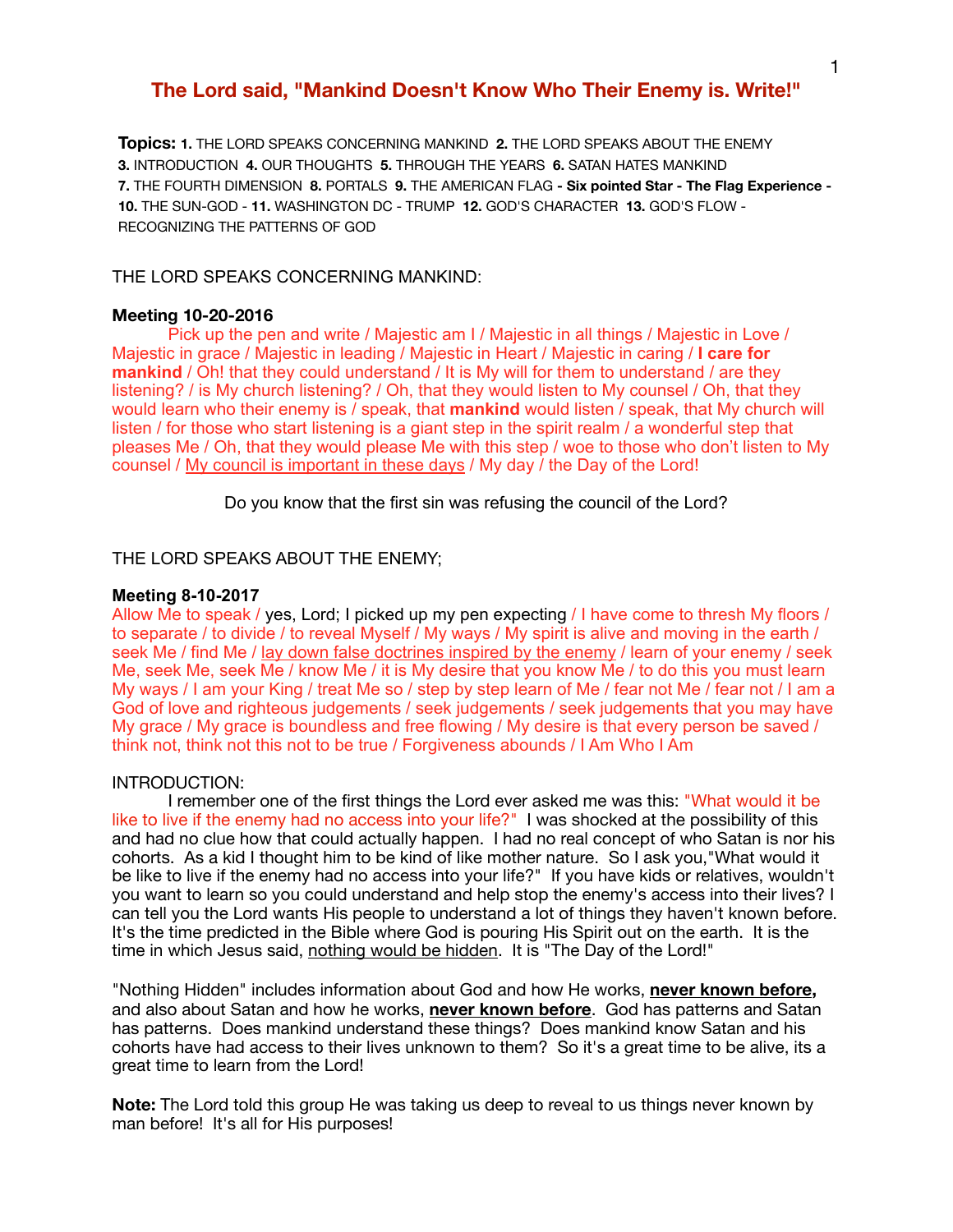## OUR THOUGHTS:

I will never forget the day the Lord said to me, "Not all your thoughts are your own!" I was instantly angry and thought something like this, "Nothing is tampering with anything inside my skull, my thoughts are my thoughts!" I was in a 'huff' and certainly in 'pride' big time. I had not believed the Lord and unknown to me, He was about to change my mind!

So I encountered Satan one day as I was delivering feed to a feedlot on another farm. Suddenly, I was looking at Satan standing on the ground some distance away from me. I was standing on the top of my feed truck. He was pointing his finger up and out, yelling, cursing at God in anger, "You son of a bitch" along with other vile things. His words were resonating into my mind and body to where I actually thought Satan's words were my thoughts. **They were!** I was becoming sick knowing Satan wanted me to have a heart attack! I pleaded with God saying, "I don't say those kind of things, I have never said those kind of things." It was true!

This was a perfect demonstration of Satan's words becoming our thoughts without us knowing it. (God had simply opened the third dimension up for me to see what Satan was doing in the fourth dimension, unknown to me. **He was exposed**! ) I had learned my lesson that all my thoughts are not my own as the Lord had said!

This occurrence of Satan and his cohorts abilities to influence the minds of mankind was also demonstrated to me in a real life situation. Later in life I had an assignment from the Lord in another state and the Lord let me know Satan was going to try to stop me from doing the assignment. I was now a manager of a feed mill making feed for farmers. Right before the time came for me to go to my assignment, I was becoming overloaded with orders for feed. On top of that, I also had to deal with the man who was to take my place by saying he wasn't capable of doing it. It was quite ridiculous as he is 'a go-getter' and I knew he was very capable. I knew his thoughts were from the enemy, unknown to him. I worked my way through all this, made my assignment, and returned.

A few days after I returned, one of the farmers, who had ordered feed during that "over load time," told me he didn't really need the feed, he just thought he would request it ahead of time to get it over with. What a lesson, what a picture!

We must all understand that Satan and his cohorts **can and wil**l **use feelings** and inject thoughts with the express purpose to lead mankind astray. **Always remember that fact!**  That's what he did with Adam and Eve. Understand that Satan and his cohorts mimic God's ways of doing things. He is out to disrupt (even the timing) of what God is doing in and through man. God works through man because He gave all authority to man when it concerns the earth. It's a legal situation. God says, "My people perish for the lack of knowledge!" Mankind, not knowing Satan and His cohorts are thought givers, has landed an astounding amount of humans in jail and in Hell. That's part of Satan's goal!

Speaking plainly before I move on to another subtitle there is something that needs to be understood. When Satan or his cohorts give "a thought," like telling a male he is not a male but a female, he will always give the feeling to the person of being a female. If that person entertains that thought and accepts it, then an evil spirit takes up residence in that person within that particular untruth. And through that spirit's legal residence, that person continues to feel like the opposite sex!

A friend of mine was asking the Lord about people caught up in this type of activity. The Lord said, "These people are confused!" The Bible is very clear about the author of confusion being Satan. He does it by giving mankind thoughts without mankind knowing what's happening, just like the Lord showed me. This must be learned. Spirits reside in untruths and they can come to completely posses a person, totally unknown by that person! One identifier of satanic activity can be seen in some headlines, for instance, I read this morning: **XXXX XXXXXX acted 'really odd' before slaying family:** (Reported by neighbor)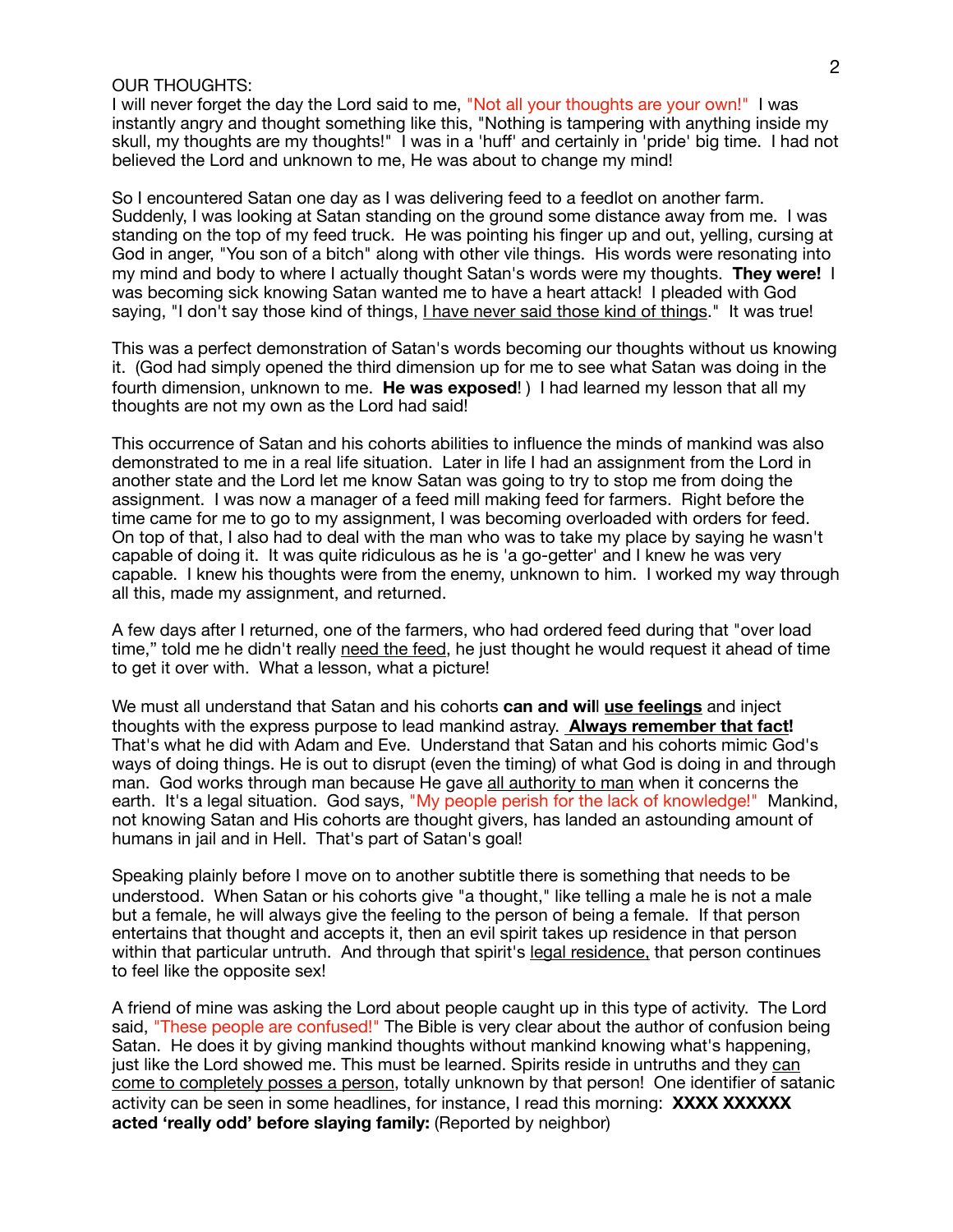### THROUGH THE YEARS:

Through the years after my experience of actually seeing Satan, the Lord has consistently given me information step by step to help my understanding of how the enemy works, what he uses to enter our lives. This includes revealing some of the things Satan has done using the minds of mankind to produce objects for his own use, all unknown to mankind. I list a few to hopefully grab your interest.

1. In the 2017 Las Vegas massacre there were 59 killed and almost 500 hurt. According to some articles, the largest massacre committed by an individual in United States history! It happened at a Black pyramid-shaped building with a Sphinx in front of it. The moment I saw the layout of the situation, the Lord said to me, "It happened because of the pyramid shaped building!" I knew Satan had done a work in the killer's mind, he was totally out of control of his mind during the incident. The pyramid shaped building was involved in Satan's abilities to bring the massacre to pass. For your information the Lord told me pyramids are "territorial"! For who? The enemy!

The next two examples of Satan's revealed hidden activities in the Minds of men unknown to them are revealed in some **'edicts'** of the Lord. An edict is basically a proclamation by a person with authority. The Lord said edicts from Him come like a parade. These are the first two edicts I ever heard, and they did pass by me like a parade!

Edict 1. "I did not create denominations so they could buffet each other. Satan did!

Edict 2. "I did not create the Taliban, Satan did!"

All this is eye opening, isn't it? The Lord wants mankind to understand who their enemy is and how he works through them! I Remember the Lord said, referring to the no. 1 edict, "...seek Me / find Me / lay down false doctrines inspired by the enemy..."

---- **Definitions edict:** noun an official order **or proclamation issued by a person in authority. proclamation:** noun a public or official announcement, especially one dealing with a matter of great importance: *Eisenhower signed a proclamation admitting Alaska to the Union*.

**•** the public or official announcement of an important matter:

### SATAN HATES MANKIND:

The fact of how much Satan hates mankind is beyond the understanding of man's carnal thinking. It takes a spiritual minded person to even be able to start understanding the hate Satan has for mankind and God! This includes what God wants to do with mankind and the world! I saw 'hate' when Satan was exposed to me in the fourth dimension!

Satan is after the destruction of America because he knows God's purposes, for America! Satan is out to destroy mankind any way he can, all being done through the minds of man, unknown to man. The latest is the manipulation of man's DNA. These people involved don't know they are being used by Satan! Satan uses fear and lies through mankind to accomplish His efforts. Throughout history Satan has done this; just look at all the pyramids, all portals for Satan and his cohorts. The pyramid in the ocean in the Bermuda Triangle is an unrighteous portal producing strange happenings there! All these things are produced by the ability of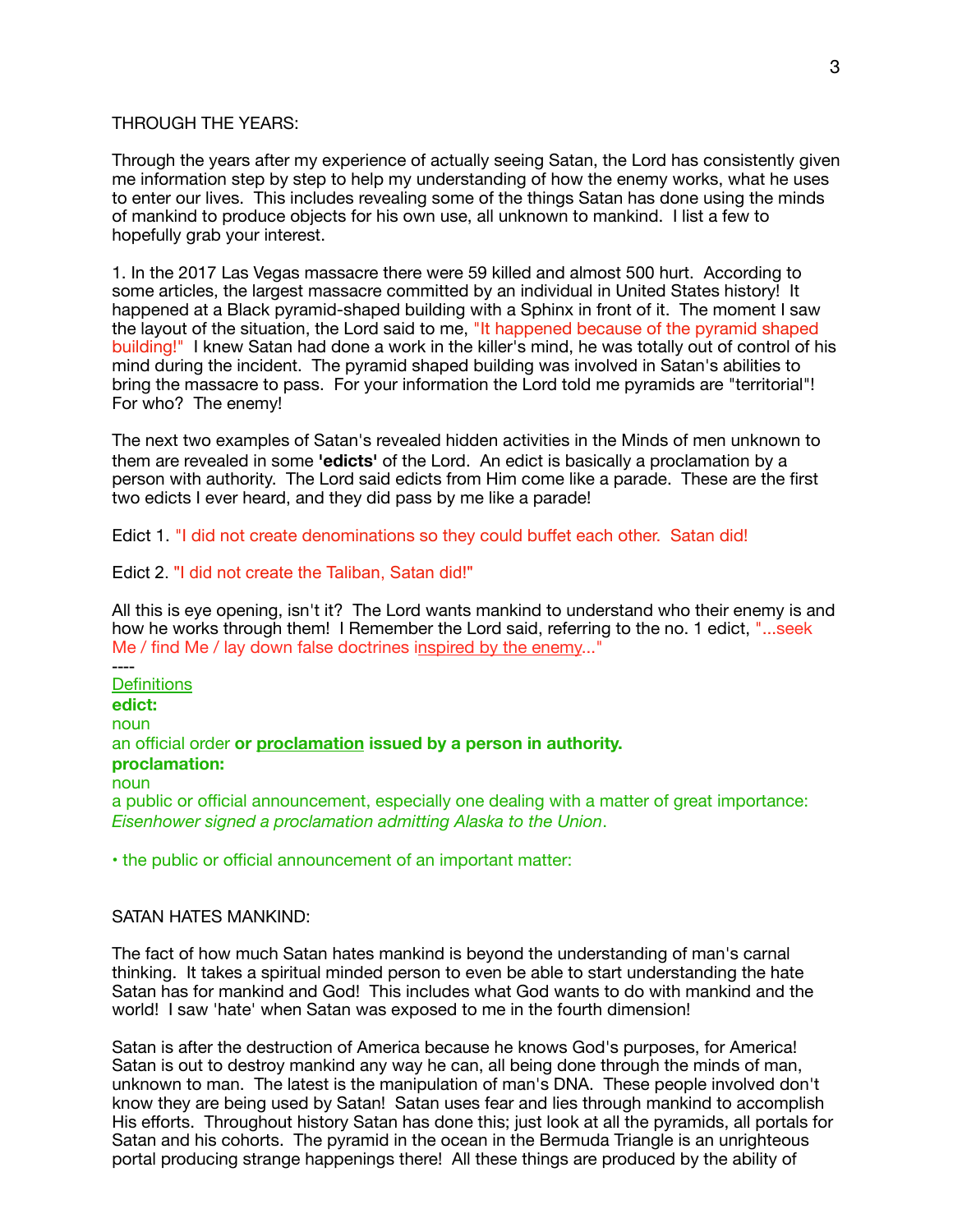Satan to give unknown thoughts to/through mankind. That's why Jesus said, "Get you behind me, Satan:"

Mathew 16:23 But he turned, and said to Peter, Get you behind me, Satan: you are an offense to me: for you mind not the things that be of God, but those that be of men.

Luke 4:8 And Jesus answered and said to him, Get you behind me, Satan: for it is written, You shall worship the Lord your God, and him only shall you serve.

Yes, it is that simple for Satan to speak through Peter because Peter didn't really understand what Jesus had to do. The Lord told me, "The more truth you have in your mind, the less access Satan has to it!" Satan was at the scene and used Peter's feelings and lack of knowledge to give Peter those thoughts in a flash of time. You can understand how this can happen when you understand that when the Lord took me to heaven (in the fourth dimension) I was there three days but that was in a twinkling of an eye here on earth. And it's easy for Satan to visit everyone on earth in a 24-hour period to plant his thoughts in a flash of our time!

Satan is always planting thoughts to hide how he works. I've heard preachers who believe Satan is in the abyss. No he's not, he has continually been roaming the earth to see who he can destroy as revealed in the book of Job. He is still accusing people before God. I disobeyed the Lord and had a person ram my van from behind. I asked the Lord if Satan had accused me of my disobedience before God? His answer was positive, What's God to do being a righteous judge? God didn't cause the wreck, Satan did by influencing the thoughts of the driver who hit my van from behind. I've heard preachers say Satan is toothless, and others who say if you leave him alone he won't bother you. Satan has actually duped these preachers in their minds, unknown to them!

## THE FOURTH DIMENSION:

We see in three dimensions even though the fourth dimension is there around us at all times. Satan and his cohorts, God, Jesus, His angels, hosts, Heaven, and the Lord's Kingdom are all in the fourth dimension!

Picture given by the Holy Spirit reveals four dimensions in the Universe

One day in the barn where we met, I said, "The spiritual realm (4th dimension) affects the physical realm and the physical realm affects the spiritual realm (the 4th dimension)!

Immediately when I said that I saw several people move and looked as if they didn't like what I said. These were people I considered to know way more about spiritual things than I did at that time. I came to understand why this happened because through time it was revealed these particular people had the Python spirit influencing their lives; they didn't know it and neither did I. You see, it was the Python spirit that didn't like what I said revealing both realms affecting each other, whether man believes it or not. It is a continual thing in the universe.

## PORTALS:

Understand there are portals, which are openings, between the three dimensions we do see and the fourth dimension we don't normally see. There are "righteous portals" of the Lord and "unrighteous portals" used by Satan and His cohorts!

Understand, if a person worships a false god made of stone or anything else, that object becomes an unrighteous portal. That particular object, reproduced, is an unrighteous portal even if that particular item

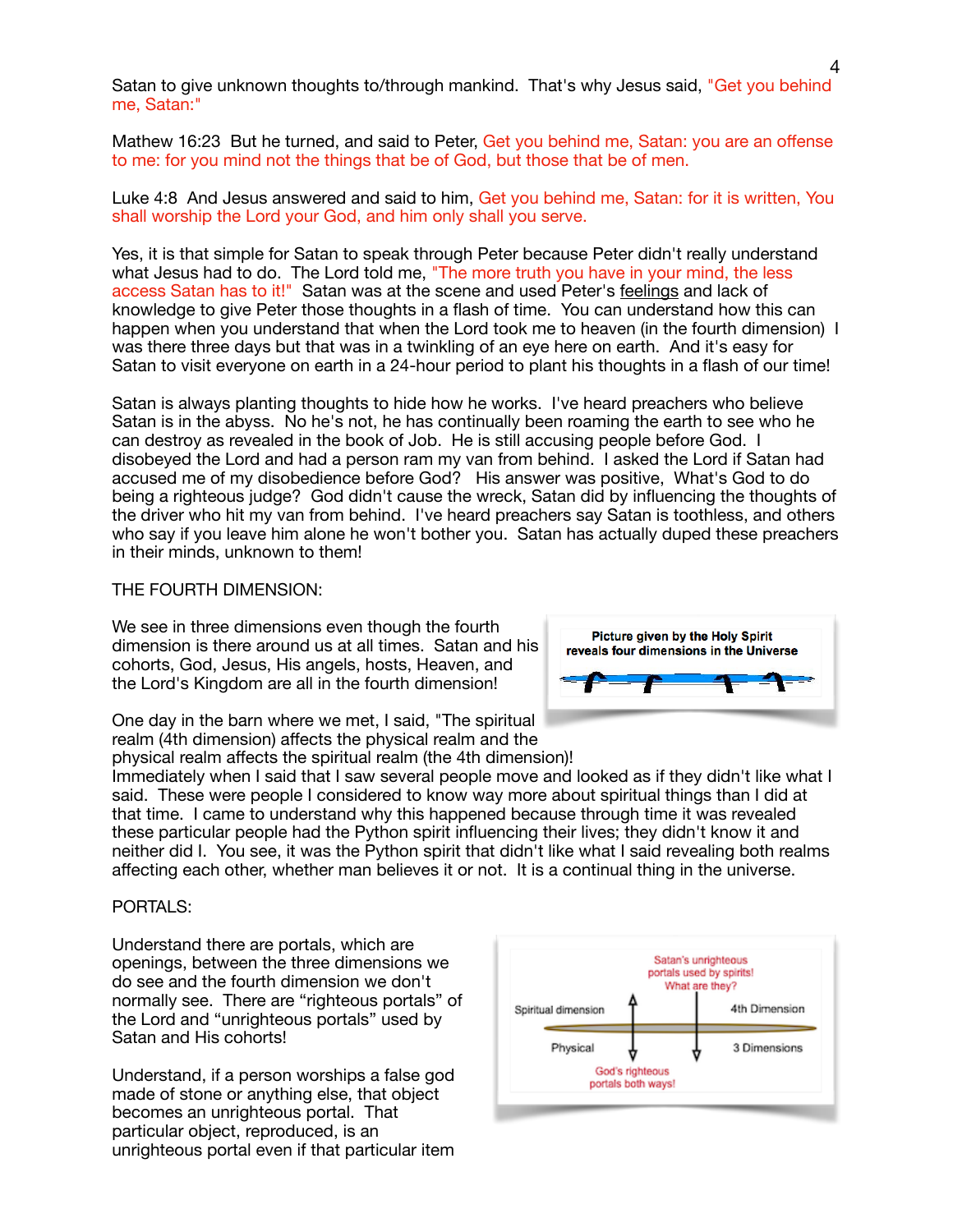hasn't actually been worshiped by mankind. These can be images.

On **5-8-2017** Here I recorded what I had seen and heard earlier. In the scene I was standing with a large wall to my right. I was looking down along it, and it had broken curved lines going all kinds of directions all over it; it's hard to really describe. The Lord referred to them as nicknacks, which of course is true, but I knew from some experiences that they were also drawings and pictures, images displayed on a wall. The Lord said, "No one thinks they work but they do, all except one." God was revealing unrighteous portals, usually distorted images, but not always. If an image is not distorted, it depends on the history behind the object or image.

Understand not every picture is a portal. It's just a picture but I will share this: I had a picture displayed on a wall in my house of a scene we liked. Not to go into details here, but one day I saw into the room seeing the picture on the wall. I saw a muscular arm bent at the elbow with a clinched fist sticking out of the picture! It disappeared as quickly as it had appeared. I knew it was the Strong Man spirit Jesus had talked about in scripture. The Lord wanted me to know this can happen through an unrighteous, nice looking, portal! Remember, Satan is a master deceiver so we need to always be open to the Lord showing us unrighteous portals! So below I'm going to share the difference between a six pointed star, the Lord had revealed to use, and a five pointed star that was used for the American flag. This all happened because of Satan's abilities to give mankind unknown thoughts, like I have already revealed. He will use logical ideas in his deceptions!

### THE AMERICAN FLAG**:**

In sharing My experience with the American flag, I hope it brings tears to your eyes as it did mine. Satan has tried to destroy the flag because he knows what God intends America to become in these *Last Days*. The Lord told me He chose me because of my love for mankind and America. I have always had a love for both. If you're looking, you will be able to see My love and the Lord's love for mankind and America in this report. This picture has already shed some light on how the Lord chooses people. He has done this all throughout the Bible. Are you chosen? This picture will also shed some light on how the Lord is using His Spotless Bride in battling Satan and His cohorts abilities to function in the physical. Blocking those functions sets people free, as you will see.

The Lord had to reveal to me that fire god spirits are real, and what could stop them from operating. We are talking about a false god, symbolized by using a five pointed star, a pentagram. People sacrificed to this false god by casting babies into a fire pit. To wake me up concerning all this, the Holy Spirit gave the following experience:

#### **Thursday, May 10, 2018**

I was in a dark house with little light. I noticed a fire-ball come from what I thought was a piece of furniture or a dark place. I asked it, "Where did you come from?" Then there was another one and then a bigger one, just flying around in the room. It was then that I rolled down my sleeves, which were turquoise. (The Lord has been using the color "turquoise," but I do not know the meaning of it as yet.) They were fire spirits and now I was battling all three by hand. One was much stronger than the other two. They were trying to kill me. The scene changed to me having them in a 4 inch stove pipe. I had a cloth (linen) folded four times in a square in my right hand. I had one edge of the stove pipe tilted on the floor and I saw my hand and the cloth over the top edge of the pipe holding them in the pipe. I was not being burnt. Suddenly, I was looking up into a larger pipe, maybe a 10 or 12 inch pipe, and My hands were in the pipe. I was now screaming, screaming, screaming as I was having to battle them with my bare hands, putting my hands in their fire. I had the two weaker ones in the pipe and had shoved the stronger one in on top of the two weaker ones. All three were now trying to come out of the pipe. I was then trying to command them to stay in the pipe. They were trying to keep me from speaking. I finally forced the words, "I command you to stay in the pipe in the name -" and I couldn't get the name "Jesus" out. I had to battle immensely for a time and I finally slowly got the name "Jesus" out. I was instantly out of the scene and my wife, Faith,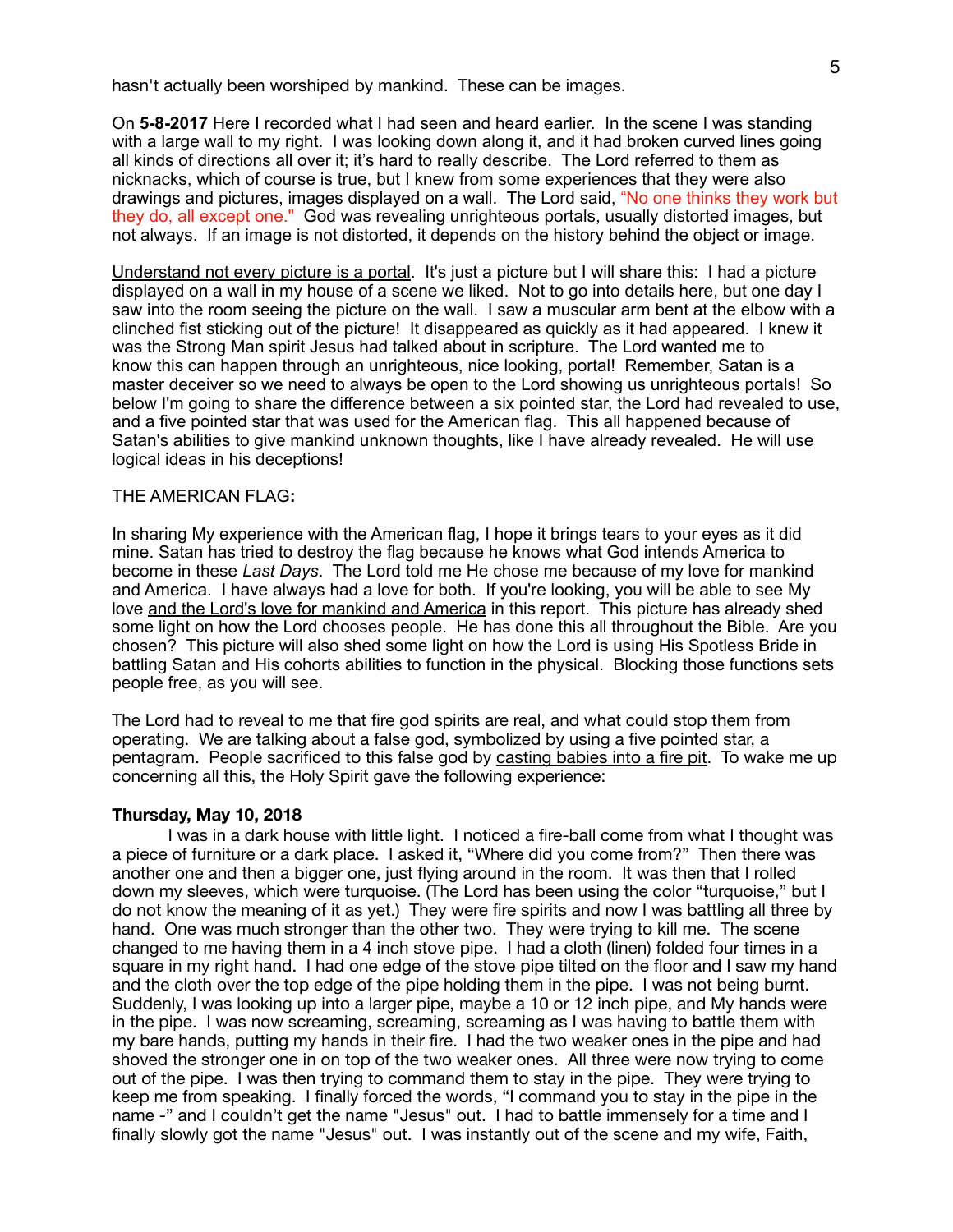was now asking me what was going on. She had heard me making weird noises. (It took all my strength to force the name "Jesus" out.)

Needless to say, I became convinced there are evil fire spirits and I knew folded linen, four folds thick, could act as a block. The Lord Immediately brought our attention to a picture of one of my children's family in a western frame that had two five pointed stars in the frame and a much larger one in the top of the frame. Three pentagrams all together and we knew we needed to destroy the pentagrams and pitch the frame in the trash. Interestingly, we had a lot of trouble destroying the large pentagram by cutting off one of it's points.

### **Six pointed Star**

When the Lord called me into the ministry, He gave me some foundational information and one of them was, "Pay attention to the numbers!" Here are a few of God's numbers, 1,3,4,7, 8,12,13. So I came to understand that a six pointed star is a holy portal for the Lord's purposes, simply because it is not distorted and has twelve sides. The number twelve represents government! A flag over a country is very important. Which picture would you want? Do you want a Flag with unrighteous portals in it for Satan and his cohorts to use, or a Flag with righteous portals in it for the Lord and His angels and His hosts to use in government? We see Satan certainly knew what to do to hinder God's purposes for America.

I had already looked into the history of the making of the first flags of America. George Washington is known as the father of our nation. Washington DC is called Washington DC because of him. God even gave him a vision of the future of this country and was certainly using Him to help set up a lot of things. God had dealt with George about what the flag should look like. He had several patterns with six pointed stars on them. But the seamstress of the first flags talked George Washington out of using six pointed stars saying five pointed stars were much easier to sew. There it is, Satan had given her those thoughts with a logical reason unknown to her. Satan will give thoughts that appease the flesh if it helps his cause.

As I said, the Lord had begun bringing up what He wanted done with the American flag to correct the problem concerning the American Flag. Below is my record of what happened. In this record God exposes some of what Satan can do to mankind through a five pointed star, an unholy portal.

### **The Flag Experience! June 1, 2018**

 I washed for spreading the Lord's blood as He instructed, but then I decided to stand in silence, and I asked for instruction concerning the Flag. I was told to, "Sit in silence." I sat between the Lamp-stands the Lord established in the room where the flag is now displayed, and listened for a while but heard nothing. During this time I had seen myself holding the flag rolled up against my chest. I decided to go to the office and read everything I had been told about the stars on the flag. Faith and I then decided to lay the flag out on the floor, and by faith proceeded. I typed out what I was going to declare and we knew there was to be silence after the declaration. We went over our movements. Faith was going to help me roll the flag up at the end of all the actions.

We went to the Lord's Laver and began:

 We marked and declared the Lord's Laver to be big enough to hold us and the flag spread out on the floor before the Lamp-stands. The four layered, folded linen was placed above the flag so I could easily cover the stars on the flag at the proper time.

We proceeded to start by both of us washing at the Laver. Faith and I then kneeled, Faith at the bottom of the flag and me at the top of the flag. I then read this declaration:

 "With the authority in the Name Jesus I render the 50 pentagrams on all American flags and every pentagram in every state represented on the flag inoperable, with the authority in the Name Jesus. I block all portals and any pathways produced by any pentagram in the United States of America. Let freedom ring. The Lord Jesus Rules and Reigns. I allow, activate and invoke these declarations with the legal authority in the Name Jesus."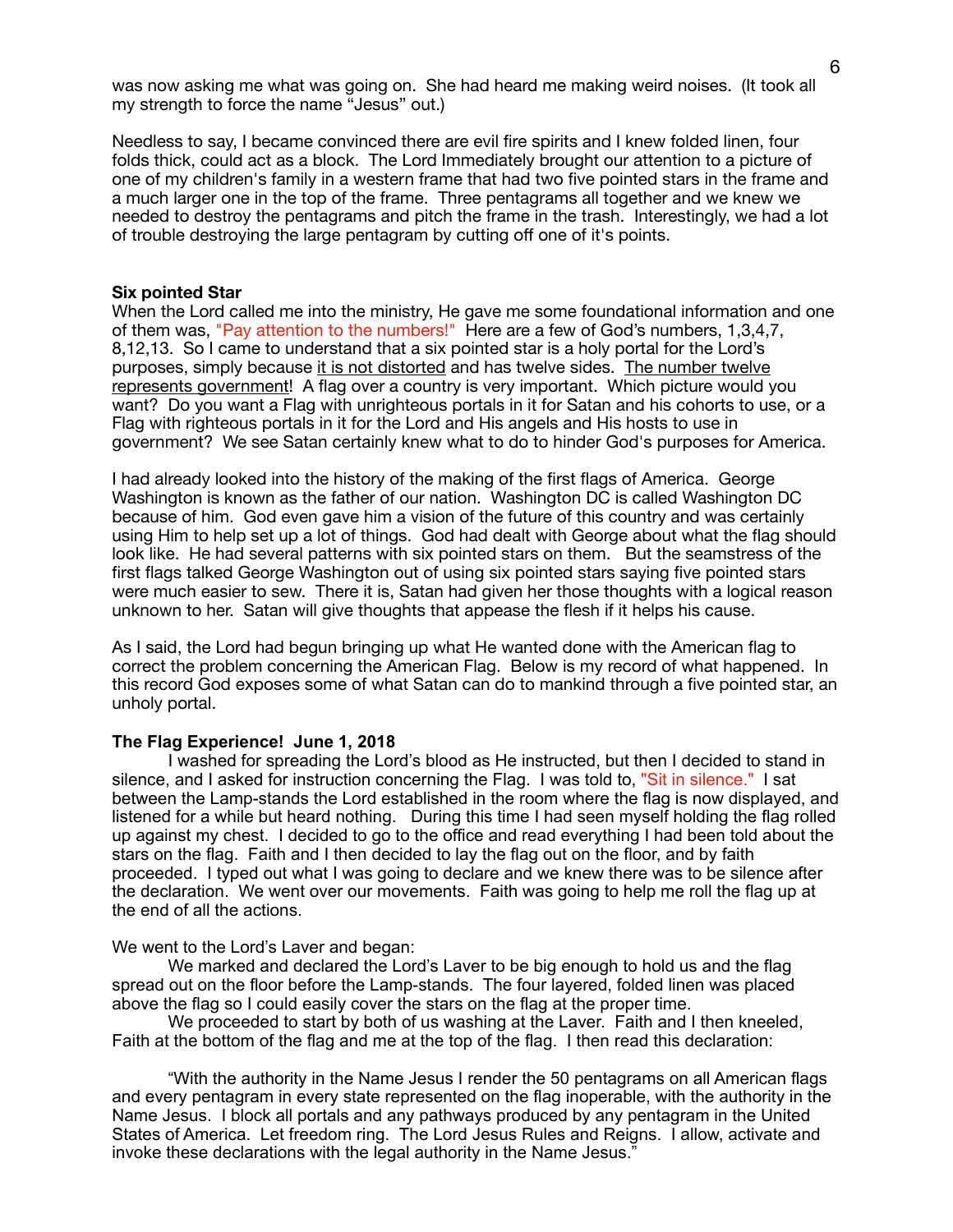I then covered the 50 stars on the flag with the folded linen. Faith folded the flag with the stripes below the stars up over the stars. We then together rolled up the flag starting from the end with the stars. At this point I picked up the flag and held it to my chest as I had seen. I was told, "Thirty minutes." I knew I was to hold the flag to my chest for thirty minutes, so I sat between the Lamp-stands. Sitting in a chair to my right, Faith joined me in the thirty minutes of silence.

 About 3 minutes into the silence I had a vision of the upper left corner of the stars on the flag. I saw people being released out of the stars (the pentagrams). I saw families running out of the stars! I became overwhelmed; instantly tears welled up in my eyes. What a sight I was seeing! I gained my composure. Time passed. I saw tape being put on mouths. Time passed. I saw chains dropping off the legs of people. Time passed. I saw families being reunited. Time passed. I became emotional again and tears came. I thought they were going to fall on the flag. I saw a huge gavel, then Obama. (It seemed like in the same scene but I'm not sure.) I had the thought of a seed having to die in order to produce. I wondered about the USA because of George Washington's vision. Time passed. Then I heard, "There was a time you cared deeply about the United States." I said in my mind, "Yes, Lord." Hold the flag tight against your chest and count to one hundred. (Did, emotional again.) Wipe your tears on the flag. (did) Time passed and I looked down at the flag and knew it needed to be tied with two white ribbons with bows on two of the white stripes of the flag. I saw where they went. I also was told to put the flag on the shelves behind the Lamp-stands. Time passed, and I was still having tears while I was waiting for the thirty minutes to finish. I looked at the time with about two minutes left. Wipe your tears on the flag and leave it between the Lamp-stands. Thirty minutes were up and I knew we had to leave for awhile. I then stood, turned around and placed the Flag of the United States on the mercy seat between the Lamp-stands. We both left the room.

I hope by sharing all this and the Lord revealing people being released the way they were from the pentagrams gives you a glimpse of what spirits can do through unrighteous portals. God simply revealed some of what evil spirits can cause in the lives of mankind. Remember, the Lord asked me, "What would it be like to live if the enemy had no access into your life?" Should the flag of the United States be changed even-though the pentagrams (unrighteous portals) are blocked? Oh Yes! This nation of people need holy portals over this nation's government to become what the creator of this nation intends for it to become. The six pointed star is a governmental holy portal because of the number twelve symbolically meaning 'government!' That's what it means in the fourth dimension and disbelief cannot erase that!

### **Another picture:**

If there is a five pointed star unseen in the fourth dimension over an area of the earth it will affect that area, just as pyramids are territorial like the Lord revealed. That unseen, invisible five-pointed star affects the territory around it just like the hidden pyramid in the Bermuda Triangle affects that territory. Where did Satan create a hidden five pointed star in the fourth dimension?

There it is over Washington DC! We don't see it in the natural but we can see the fruit of it just like we have encountered "strange happenings" in the Bermuda Triangle over the Pyramid hidden there. Those "strange happenings" are the fruit of the Pyramid there.

We can see the fruit of the five pointed stars being on the flag and over Washington DC by remembering humans

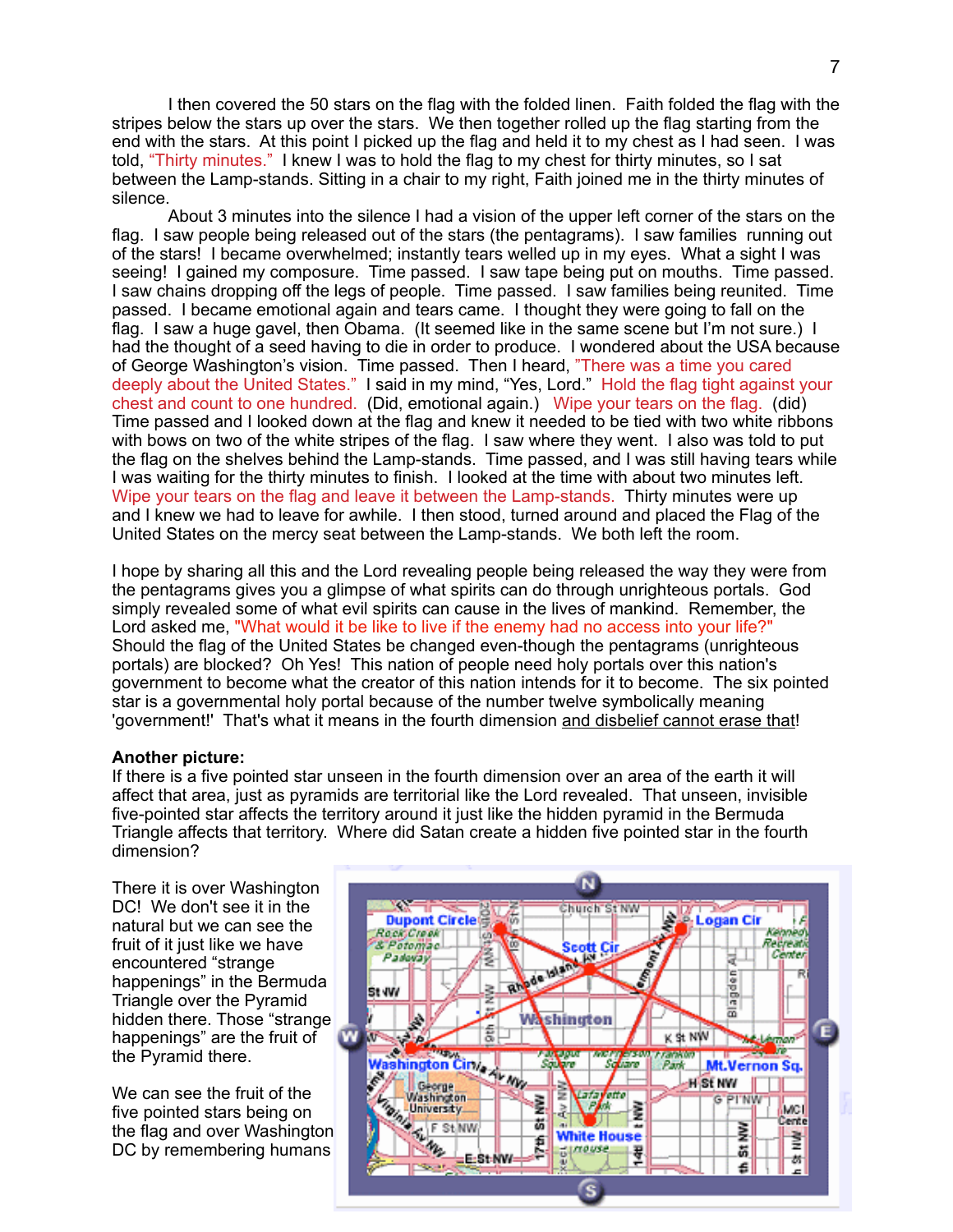worshiped the false god the five pointed star represents by sacrificing babies to that false god by the act of throwing them into a fire pit! The five pointed star is a portal for Satan to use in putting thoughts into the mind of man. When children are used for sex trafficking, they are being sacrificed beyond their control. The sex trafficking of children used by members of Government are being uncovered and it is God who is behind this. He is out to clean up the government of the United States for His end time purposes!

All the abortions the United States makes possible in the United States **and other countries** is a "staggering" amount kept hidden from the populous. It's under the disguise of a "lying spirit" that it is a good thing for various reasons. It's not a good thing! The Lord said, "What about the soul that never saw the light?"

Satan is a mimicker, a copycat! So where is God's six pointed star that Satan mimicked in the fourth dimension not seen with the naked eye? This six pointed star was not known to mankind until God revealed it in His timing so we could understand! Yes, it's over the Lord's *New Jerusalem* just like the five pointed star is over Washington DC. I have already written about this; here is the Link: **The Lord's New Jerusalem [GO](https://www.takehisheart.com/the_new_jerusalem.htm)**



Of course the twelve sides of the star have to do with government. It's a righteous government patterned after the Lord's Way of government, not man's! Note: It is over North America, not just the USA.

THE SUN-GOD:

We have seen the evidence of the Lord loving mankind through the previous flag picture of His Bride being used in freeing people from Satan's devices. So here I give another picture of the Lord using His Bride against other portals of a false god! Sun-god images seem to be everywhere, just like the blocked Pentagrams are. Some people like the Sun-god images enough to put them on the outside of their houses, walls of businesses, etc. There are priests who hold up a Sun-god image in their hand for certain traditional exercises concerning their congregations. I'm sure Satan enjoys all this because it creates pathways into people's lives for him and his cohorts.

The first time the Lord had a small group from here go to Washington DC, we encountered Sun Worshipers. The Lord had warned us about it before it happened. One man was standing on a manhole cover in front of the White House. He was bending backwards looking toward's the sun. Another man was directing him with a rod, a simple mimicked portrayal of the Man-child ruling the world with a rod of iron. With the man standing on the manhole cover, it was creating unholy pathways throughout the city for the false Sun-god (Satan's cohorts and Himself) to operate through. The Lord told Kyle, a young man who was with us, to walk between them. Looking back, this could have been a portrayal of what the Lord was going to do in blocking all the Sun-god portals. What we were watching was interesting, but we had no idea that God was going to deal with the portals of the Sun-god, and we were to be involved!

Then in M**ay of 2021** the Lord gave instructions to us concerning the Sun-god inside a prophetic word for the *Prophetic Time Clock* information! Here is the excerpt:

## **Sabbath Judgment Meeting, May 4, 2021 MC**

Be not afraid to fulfill My next instructions. Go and find an image and relic that resembles sun worship. Mar it with a sharp blade and label it Pasadena, CA, for this is where I have chosen to bring sun worship to judgement. (I understood this was the beginning point of this judgment concerning sun worship) Fourteen days after you mar it and label it, bind it in linen cloth. This along with My other memorials shall be placed before Me as a witness and testimony. Fear not. Simple instructions, simple obedience. These are My Hallowed commands.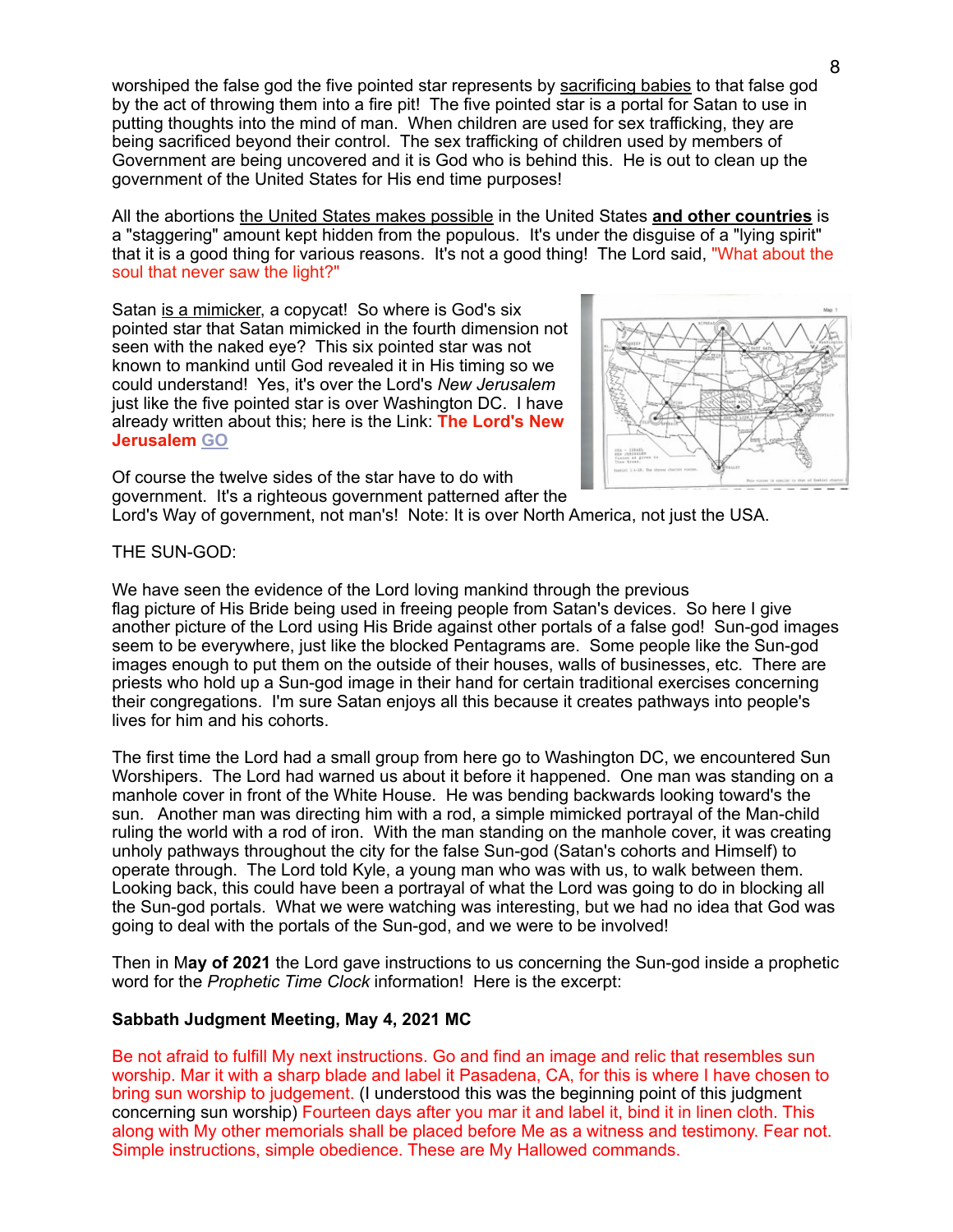His other memorials placed as a witness include the American flag blocking the enemy's portals! God did the same with the *Ark of the Covenant* in the Old Testament. It had artifacts and memorials of things God had done with it.

So now we had some instruction, but not all the details such as when to start the process after we acquired the Sun-god relic. Notice, it had to be a relic. We could not just go buy one. Because of what we learned doing the Flag portrayal, I knew the linen had to be four layers thick. The Lord dealt with me in the night, and I came to understand we had to make an endless belt to bind the Sun-god with, meaning the Sun-god is bound forever!

Once we got a relic bought from an individual who had it for some time, my wife and I went to work making a four layered linen belt. We had inquired of the Lord asking if the relic we had was satisfactory (affirmative). The Lord had revealed a person in this group who was to mar the relic and inscribe Pasadena, CA on it. I will refer to him as "person A." The portrayal had to be done correctly when it came time, so I practiced wrapping the relic so I would not be completely lost when it came to doing it for real. Then we learned we were to mar the image during a *Full Moon.* For understanding, the words *See My Full Moon as Pinnacles and Transitions* are on the Lord's calendar at every *Full Moon.*

## **Meeting 10-19-2021 RS** (*Full Moon* day!)

Prepare, over and over / records important / move forward

I knew there was to be some kind of documentary video etc. The words fit the answers to doing the *Sungod* portrayal during *Full Moon*.

## **Marring the S***un-god* **image:**

Person A did the marring of the Sun-god image on the **19th during** *Full Moon* after our *Full Moon* meeting. Once he had completed their job, Person A kept saying, "We had started something, and are there some words to be said?" I finally told him we would sit on the *Mercy Seat* and wait upon the Lord to see if there was more to do. Person A left to go home.

Faith was sitting on the mercy seat when I walked into the room. As I came through the doorway she received that I was to blow the Shofar. I picked up the Shofar and was ready to blow when suddenly I knew it was to be two notes, the last one higher than the first. As I blew the first two, I found myself blowing the two blasts 7 times all in one breath. I managed to do it. It was like a charge, a going forth thing. These 14 blasts of the Shofar matched the number of days before the image was to be bound in Linen! One blast for each day!



## **14 days later: Meeting 11-3-2021 RS**

Hands up - Well done I knew He was talking about binding the *sun god* symbol.

HH - configure not / follow / do what you know to do / mark this day / display information / count it all joy / display in a frame / you may go / forfeit your 30 min

The Lord did show me big portals were blocked, for example double doors into a large building.

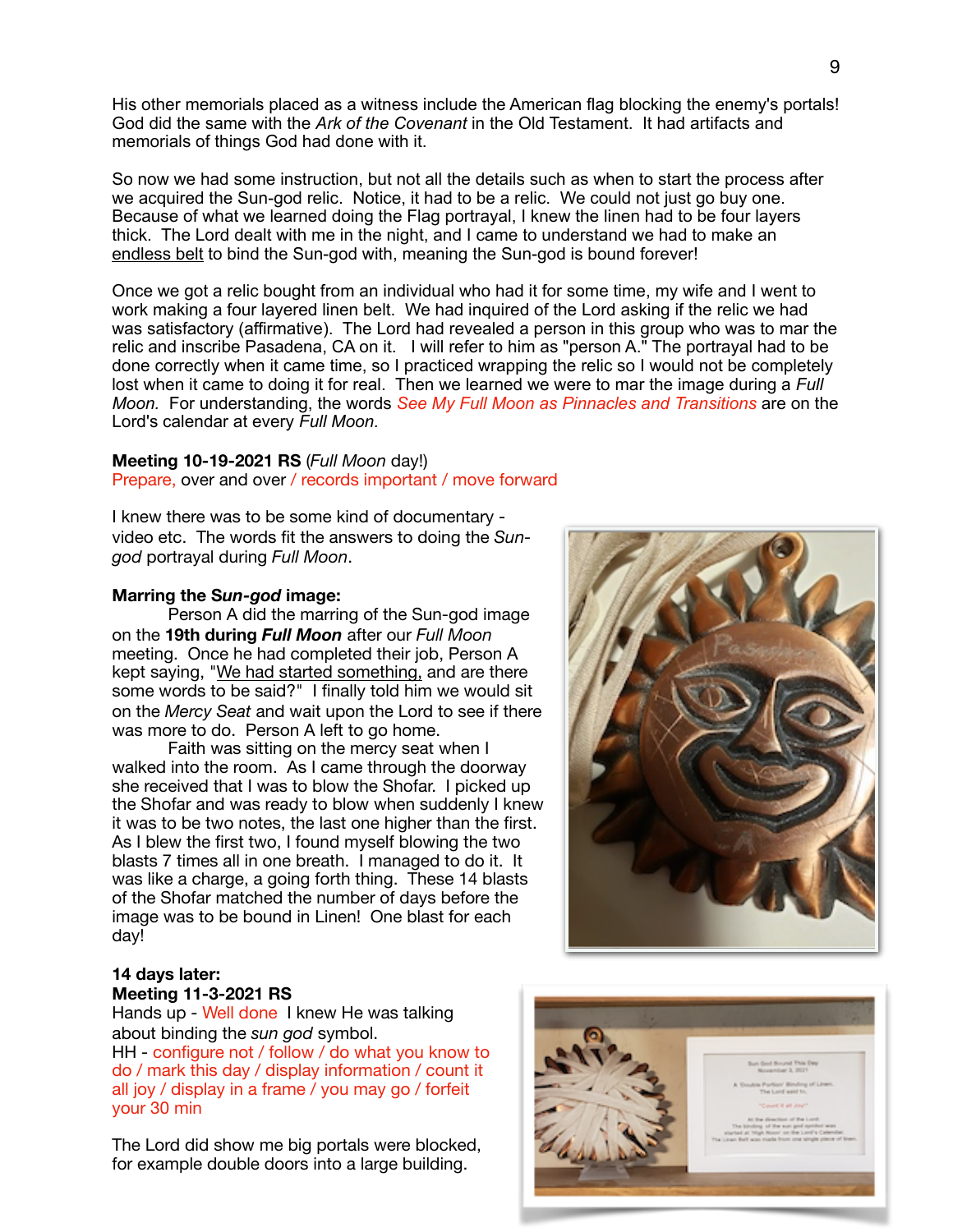They were blocked not with plywood like we use now when there is a big storm, but with regular lumber **always with a big X** over the center of it. All of them I was shown were big!

WASHINGTON DC - TRUMP:

There are unrighteous portals inside and outside the buildings in Washington DC, mostly Greek mythology. They seemed to be everywhere. I can say these things because I saw a lot of them when the Lord sent four of us to the Capital to march around it in silence seven times in seven days as in the battle of Jericho. The Lord gave us instructions every day and one of those days He had us write down all the unrighteous portals we saw walking around the Capital. Harmless as they may seem to most, **they most certainly are not harmless**!

These unrighteous portals have affected everyone around them in some way whether they know it or not. They are like homes for the enemy. Years ago the Lord showed me when a person passes by a spirit's home they can or will reach out and latch onto that person depending on whats going on with or in that person.

**Satan has been out to destroy**, **block the progress, hinder any way he can** what the USA is to become. A portal, good or bad, is more effective if it is displayed. Remember, the Lord said to pay attention to the numbers! I have already revealed some of God's numbers in this writing. **The number 13 is God's number of completion**! Sharing more about the number thirteen: When the American flag is folded correctly, it is folded thirteen times. The Lord had us fold the garments used in the Baptism of the *Man-Child* thirteen times to be put on display as a memorial to what He has done. Look how the enemy of mankind has worked in the minds of mankind to come against and eradicate that thirteen number **from being displayed**! The nation needs to go into every building having 13 or more stories/floors and label the 13th floor correctly because of what it means in the fourth dimension! The number is certainly very important for Satan to have been against the number being displayed the way it has been all these years.

When we were preparing to go to Washington DC, the Lord reveled to me we could not refer to the fence around the capital as a "wall."

## **Meeting 2-21-2021 RS** (Washington DC)

CU - I said to the Lord, "I know I'm not to be talking right now but I do ask for some words that can replace the word "wall" when speaking about the wall around the Capital building in DC. I heard the word "atrocity" loud and clear.

**HH -** Submerge yourself in getting things done / it's time, (many times) / Important / there are people that I want protected that I cannot fully, legally protect / the lack of truth opens the door in many cases / refrigerate not / prepare the food for My people / for mankind / I stopped, signaled I was done, thinking the Lord was done / I'm not done / remember your position you don't like to talk about / it is so / so be it / Time / It's an atrocity towards what I started / (I knew HE was talking about the USA government. )

Woe to the perpetrators, the deceivers, the evil doers who do not repent and turn away from these dastardly events / the plagues of Egypt await / the plagues of Egypt await / those who lie, deceive and devise things behind closed doors / you will reap what you sow / do you not know what you are inside comes out in your acts? / do you not know that a record of these things are written in Heaven? / do you not know you have been deceived by the enemy of mankind unknown to you? / repent, repent, repent

As all the corruption becomes more staggering in the world and in particular the United States, I am reminded of **Isaiah 5:20:** 

*Woe to them that call evil good, and good evil; that put darkness for light, and light for darkness; that put bitter for sweet, and sweet for bitter!*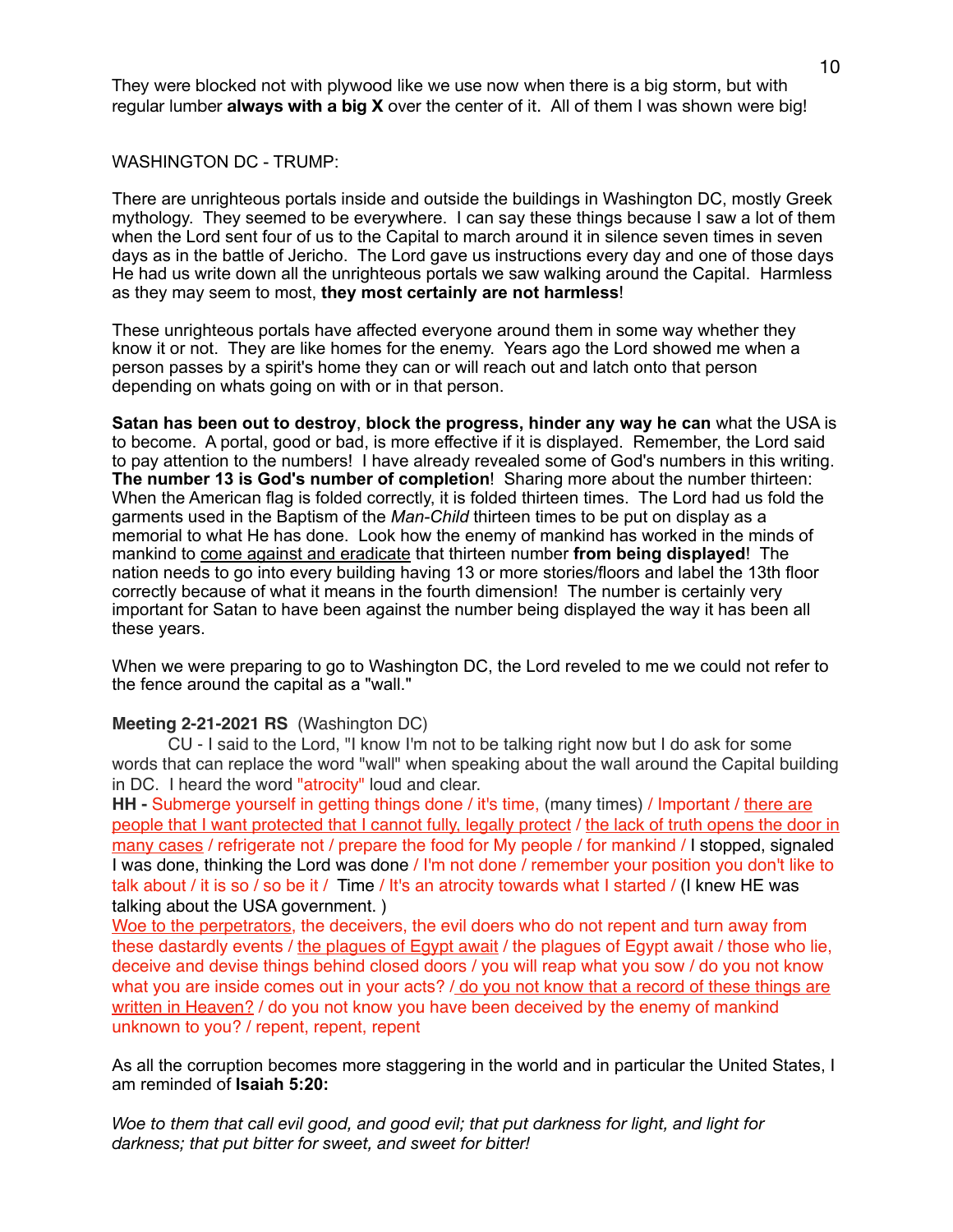You may or may not know, I have written about seeing the three books in *Mount Zion* where God keeps His records. The first book holds the records of mankind from the time of the cross to the end of the first 1,000 years, which is one day to the Lord. The second Book holds the records of mankind from the year 1,000 to the year 2,000 which is the second day of the lord. (I believe the second day book to be the one I stood on.) I saw the third day



book in which we are living being filled. It had a mechanical hinge holding it together as it grows every second of every day. So why did the Lord take me there? To make it legal for me to talk about what is in the books, not that I know it all.

In the above meeting the Lord brought up, "Do you not know that a record of these things are written in Heaven?" He was speaking to the evil doers, the liars, the deceivers, etc. All of which are recorded in the books of heaven. The good things are recorded there too. A full written record containing the truth of things good and bad **from the stand point of how God looks at things.** 

The Lord brought up the word "atrocity" concerning the fence around the capital. So when the information concerning the fence or wall was recorded **the word "atrocity" was used in the recorded information.** I hope you see what I'm sharing here. The Lord wants you to understand.

The Lord had me write an article about an "atrocity" that happened in the White House, You can read about it on this site. What do you think is written about the last presidential election in the books of heaven concerning all the people taking part? What is one of the words that needs to be written about each person who lied and connived in some way? "Repentance," admission of guilt before the Lord who knows all. One might say, The Lord knows it was Satan who influenced me!" That won't work and that won't fix it because it is words that count. The Lord told me God is a God of words.

There was and is a "religious spirit" working in the churches and mankind against Trump. Some don't like the way he does things or how he speaks; he doesn't have christian attributes! That religious spirit can function in believers because they have not been taught much of anything about the Character of God! So with this they become unable to see God's truth about him.

God calls Trump His '*Beacon of Light,*' not that he is more perfect than anyone else. Why does God call him that? It is because He trumpets truth. He was speaking truth when he was saying the election was being stolen from him. That's why the Lord had me write about there being an "Atrocity" in the White House. What's written about Biden and Trump in the books of heaven on this matter? **Truth of the matter!** In God's eyes, Biden is not the "legal" president of the United States, Trump is! Therefore, in God's eyes there is an 'Atrocity' going on every moment of every day Biden is in the White House! God still loves Biden, but he doesn't like what has happened to Biden. That's the way it is with every human being on the earth.

## GOD'S CHARECTER;

The Lord has been having me do some spiritual warfare concerning the government in Washington DC. I'm going to share some phrases and other things which will help reveal the character of God and how He thinks about what's going on around and in the government. These are just a few phrases taken out of His instruction to me: "Dismantle the dynasty the media has developed! - Do everything legally! - Call forth dignity - respect - uprightness - pour righteousness into the media situation, etc. Break the comradeship of the evil doers - Deceit, they use deceit - break it's power The Lord has had me declare things concerning the judges who make decisions according to their politics! The Lord has been having us do warfare